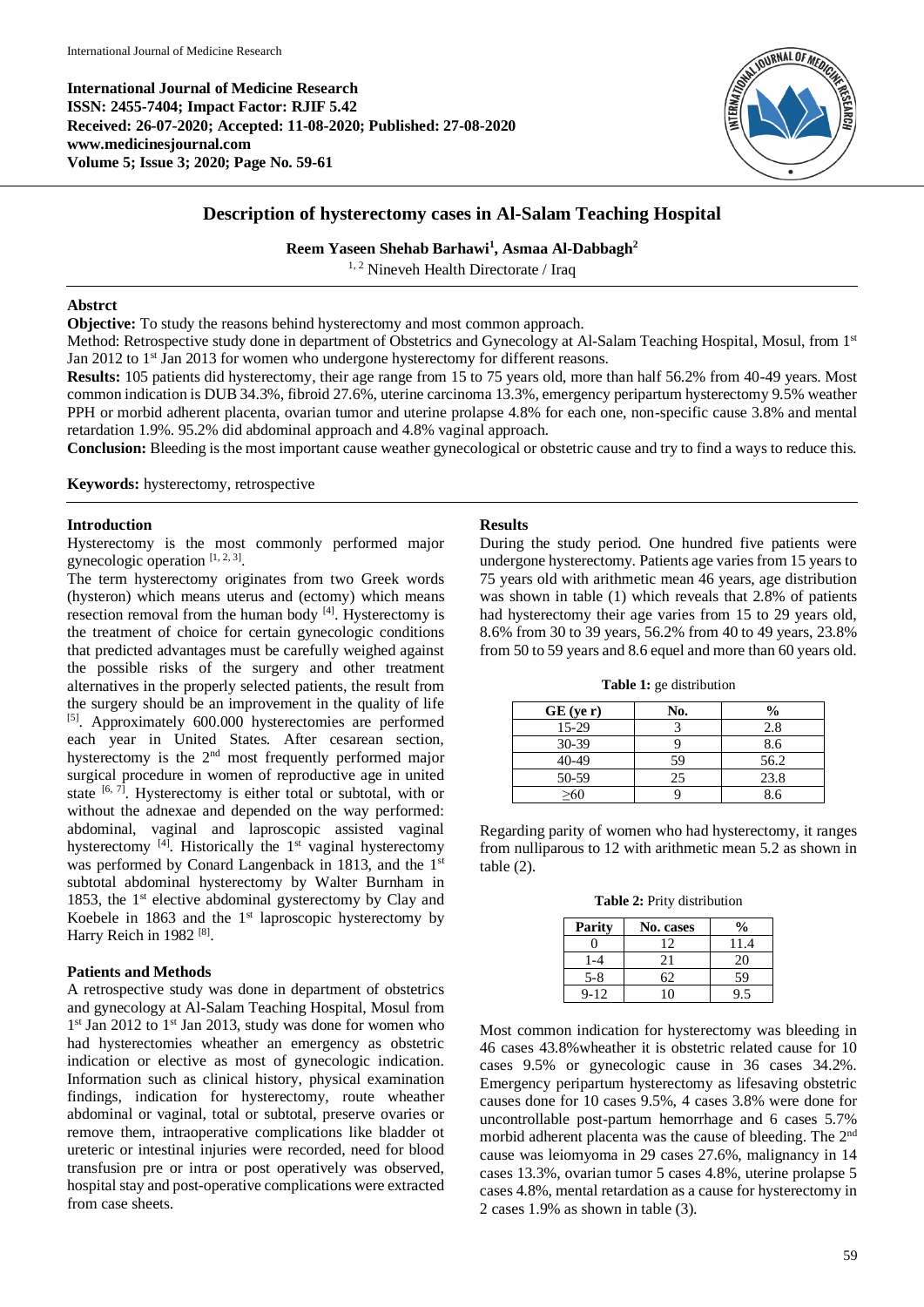**Table 3:** Indications of Hysterectomy

| <b>Indications</b>         | No. of cases | $\frac{6}{9}$ |
|----------------------------|--------------|---------------|
| bnorm 1 uterine bleeding   | 46           | 43.8          |
| 1-Obstetric c use EPH      | (10)         | (9.5)         |
| 2-Gynecologic c use DUB    | (36)         | (34.3)        |
| Uterine fibroid            | 29           | 27.6          |
| M lign ncy                 | 14           | 13.3          |
| Benign ov ri n lesion      | 5            | 4.8           |
| Uterine prol pse           | 5            | 4.8           |
| Combine non-specific c use |              | 3.8           |
| Mentalaretardation         | 2            | 1.9           |
| Tot 1                      | 105          |               |

Hospital stay for abdominal hysterectomy in average 4 days, while it it was 2 days in average for vaginal hysterectomy. Regarding blood transfusion whether pre, intra or post operatively, 45 cases 42.9% need blood transfusion and all of them were abdominal hysterectomy, none with vaginal hysterectomy. Abdominal hysterectomy was done for 100 cases 95.2% while vaginal hysterectomy done for 5 cases 4.8% as shown in table (4).

**Table 4:** Routes of hysterectomy

| <b>Indication</b> | No. of cases | $\frac{0}{0}$ |
|-------------------|--------------|---------------|
| hdomin l          | ∩∩           |               |
|                   |              |               |

Subtotal hysterectomy done for 6 cases only 5.7% Unilateral or bilateral salpingo-oopherectomy done for 47 cases 449.5%. The decision to remove the ovaries and tubes should be based on assessment of risk and not on the route of hysterectomy. So, in our study unilateral or bilateral salpingo-oopherectomy done for 49.5%, those late forties, menopausal or with ovarian pathology or with a family risk to develop ovarian cancer later on. So premenopausal women who are at average risk to ovarian cancer ( approximately life time risk of 1.4%) should be considered for ovarian preservation when they are undergone hysterectomy for benign conditions where the ovaries and fallopian tubes are healthy, this is also recommended by the American Collage of Obstetrician and Gynecologist and the society of gynecologic oncologists. Subtotal hysterectomy done for patients with big multiple uterine fibroid or dense adhesions that preclude total hysterectomy, in our study subtotal hysterectomy done for 5.7% and associated with a reduction in the operative time. In the past, the most common indications for emergency peripartum hysterectomy were uterine atony and uterine rupture. Most recent reports list placenta accrete as the most those with emergency peripartum hysterectomy need up to 8 units of blood while those with elective gynecological cause of hysterectomy need up to 3 units of blood in average. Regarding complications of hysterectomy, renal tract injury as bladder injury was reported in 2 cases 1.9% both of them were morbid adherent placenta, none had ureteric injury. Paralytic ileus reported in 2 cases 1.9%, wound infection 2 cases1.9% and pulmonary embolism in one case 0.95%. In our study, no mortality was reported.

#### **Discussion**

The present study done for description of hysterectomy cases done in Al-Salam Teaching Hospital. The mean age for women who undergone hysterectomy is 46 years, the same result approved by Novak  $^{[1]}$ , the average age was 48.5 years

by Toma *et al* study. 56.2% of patients, their age between 40 to 49 years, this agree with other studies  $[6, 10, 11]$ . While younger patients 15 to 39 years (reproductive age group) were 12 patients, 10 of them need emergency peri partum hysterectomy, other 2 patients were mentally retarded and hysterectomy done for social concern. Patients parity in this study ranges from nulliparous to 12 with mean 5.2 while Toma *et al* study done in Canada, the mean parity was 2.1, this difference is related to social and cultural conditions, in our study 11.4% were nulliparous while Shanthini *et al* 2.2% were nulliparous [9, 11]. Abdominal hysterectomy done for 95.2% and vaginal hysterectomy for 4.8%in this study, these results are close to Shanthini *et al* as 90.7% were abdominal and 9.3% were vaginal  $[11]$ . In USA, from 2000 to 2004, approximately 68% of all hysterectomy were performed abdominally and 32% performed vaginally. One third of vaginal hysterectomy were performed with the assistance of laparoscope (LAVH), the route chosen should be based on the individual patients, but vaginal access is preferred [1]. Vaginal hysterectomy and laparoscopic hysterectomy where feasible, are associated with low surgical risks and can be performed with a short hospital stay and safely accomplished as an outpatient procedure  $[12]$ . In Norway, the percentage of abdominal hysterectomy remained high (50-70%). Until total laparoscopic hysterectomy was introduced in 2010<sup>[13]</sup>. In our study, emergency peripartum hysterectomy done for 10 patients 9.5%, 6 of them 60% were with morbid adherent placenta and 4 patients 40% of EPH with uncontrollable postpartum hemorrhage and uterine rupture not reported in the study period. This agree with Shanthini *et al* while Obiechina *et al* showed that most common indication for EPH was placenta previa 48%, uterine rupture 35% followed by morbid adherent placenta 10% and uterine atony 7% [16], this related to increase in the numbers of caesarean deliveries observed over past two decades [15, 16]. Incidence of EPH in this study is 1.6 per 1000 deliveries while it is 0.33 Netherland, 0.2 Norway, 0.3 Ireland, 0.63 Saudia Arabia and 1.2 to 2.7 per 1000 deliveries in USA. A differences in the incidence of EPH is noted following vaginal deliveries and caesarean section. As incidence of EPH after vaginal deliveries varies from 0.1 to 0.3/1000 deliveries and is rather constant between European and US studies, the incidence of EPH following cesarean section varies widely between 0.17 and 8.7/1000 deliveries, this is attributed to the proportion of women with a previous cesarean section with the concomitant risk of placenta previa and accrete [17], so reducing rate of cesarean section and proper management of uterine atony can leed to reduction in EPH. The most common indications for hysterectomy was abnormal uterine bleeding for gynecological causes as dysfunctional uterine bleeding (DUB), it accounts for 34.2% in our study, this agree with Toma *et al* study which reports 37% and Pity *et al* study 50.4% while Aurangzeb *et al* study reports higher results up to 88% [8]. Although hysterectomy is considered the definitive treatment for abnormal uterine bleeding regardless the etiology, less invasive options are the increasingly available including medical therapy, levonorgestrel intrauterine system (LNG-IUS) and endometrial ablasion and hysterectomy should be reserved for patients who do not responds to or cannot tolerate medical therapy <sup>[1]</sup>. The second most common indications for hysterectomy is uterine fibroid (leiomyoma), it is reported in 27.7% in our study, agree with Pity *et al* study who reports 24.6% of hysterectomies done for uterine fibroid [10]. The indications for hysterectomy in a